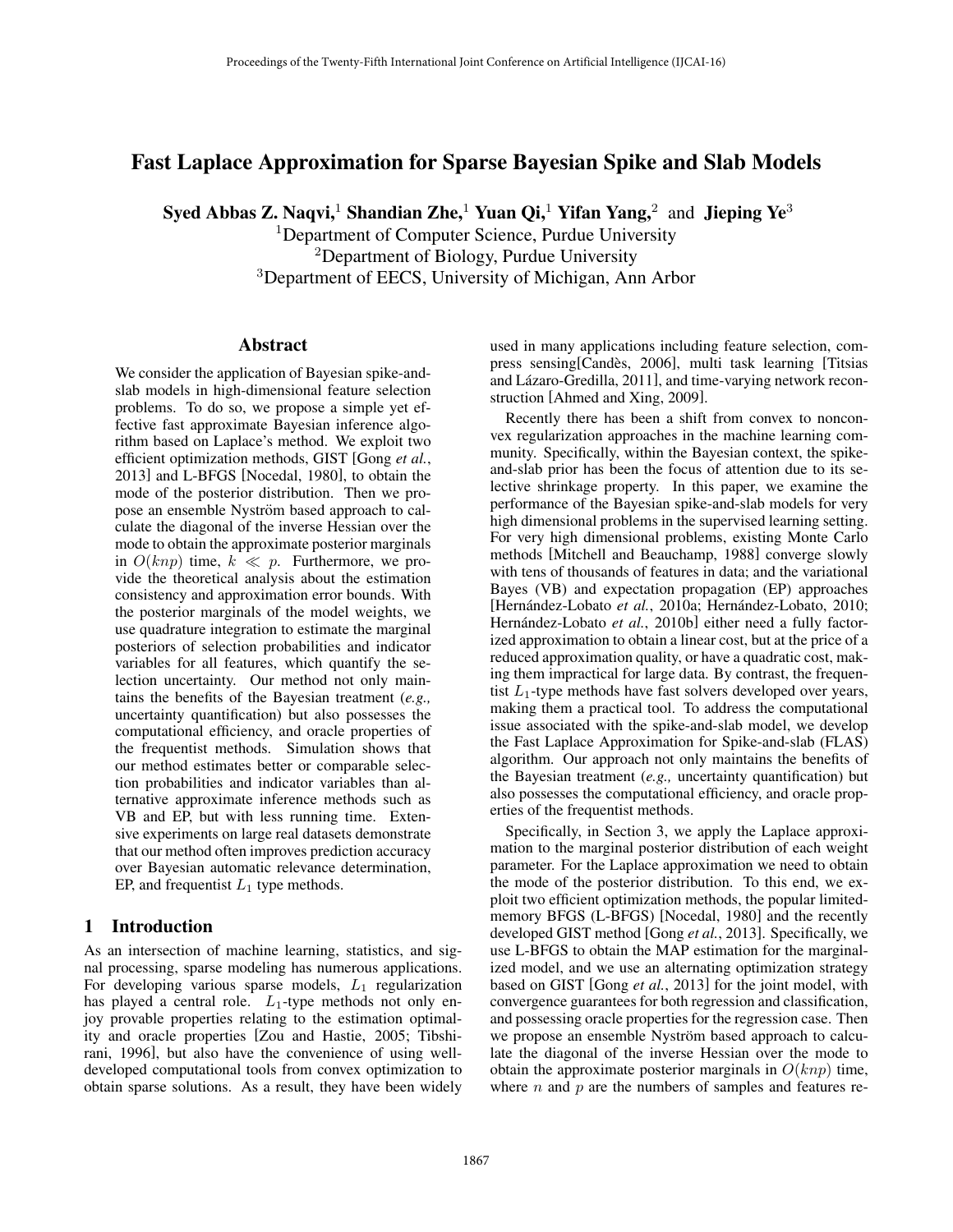spectively, and  $k \ll p$ . The theoretical analysis of the ensemble method is also provided. With the posterior marginals of model weights, we use quadrature integration to estimate the marginal posteriors of selection probabilities and indicator variables for all features, which quantify the selection uncertainty. While a factorized joint posterior assumption is usually not true, VB and EP often adopt it for computational efficiency. By contrast, our method is free of this assumption but still enjoys a cost linear in *p*. Detailed discussion on the related work is given in Section 4.

On simulated data, our methods perform feature selection better than or comparable to the alternative approximate methods, with less running time, and provide higher prediction accuracy than various sparse methods (Section 5). On large real benchmark datasets, our methods often achieve improved prediction accuracy with a comparable speed.

### 2 Spike-and-Slab Models

We first present sparse linear models with spike-and-slab priors. Suppose we have *n* independent and identically distributed samples  $\mathcal{D} = \{(\mathbf{x}_1, t_1), \ldots, (\mathbf{x}_n, t_n)\}\)$ , where  $\mathbf{x}_i$  is the *p* dimensional feature vector of the *i*-th sample, and *t<sup>i</sup>* is its response. We aim at predicting the response vector  $\mathbf{t} = [t_1, \ldots, t_n]^\top$  based on the feature set  $\mathbf{X} = [\mathbf{x}_1, \ldots, \mathbf{x}_n]^\top$ and selecting a small number of features relevant to the prediction. For real-world applications, we often have  $n \ll p$ .

For regression, the Gaussian data likelihood is used:  $p(\mathbf{t}|\mathbf{X}, \mathbf{w}, \tau) = \prod_{i=1}^{n} \mathcal{N}(t_i | \mathbf{x}_i^{\top} \mathbf{w}, \tau^{-1})$  where w are regression weights, and  $\tau$  is the precision parameter; for classification, the logistic likelihood is used:  $p(\mathbf{t}|\mathbf{X}, \mathbf{w}) = \prod_{i=1}^{n} \sigma(\mathbf{x} \mathbf{x}^{\top} \mathbf{w})^{i}$  *n*  $\sigma(\mathbf{x}^{\top} \mathbf{w})^{11-i}$  where  $t \in [0, 1]$  we are  $\prod_{i=1}^{n} \sigma(\mathbf{x}_{i}^{\top} \mathbf{w})^{t_{i}} [1 - \sigma(\mathbf{x}_{i}^{\top} \mathbf{w})]^{1-t_{i}}$  where  $t_{i} \in \{0, 1\}$ , w are classifier weights, and  $\sigma(a)=1/(1 + \exp(-a)).$ 

A set of latent binary variables  $\{z_j\}$  are introduced to indicate the feature selection:  $z_j = 1$  means the *j*-th feature is selected; otherwise, it is not. Then a spike-and-slab prior [Ishwaran and Rao, 2005] over w is assigned:

$$
p(\mathbf{w}|\mathbf{z}) = \prod_{j=1}^{p} \mathcal{N}(w_j|0, r_0)^{(1-z_j)} \mathcal{N}(w_j|0, r_1)^{z_j}, \quad (1)
$$

$$
p(z_j = 1|s_j) = s_j \quad (1 \le j \le p)
$$
 (2)

where  $r_0$  and  $r_1$  are the variances of the two Gaussian components and  $s_j \in [0, 1]$  represents the selection probability for the *j*-feature. We set  $r_1 \gg r_0$  so that if the *j*-th feature is selected, the prior over  $w_i$  has a large variance  $r_1$  (as a regular *L*<sup>2</sup> penalty in the frequentist framework) and, if not, the zeromean prior has a very small variance  $r<sub>0</sub>$ , leading to aggressive shrinkage of the irrelevant feature. We further assign a Beta prior over  $s_j$ :  $p(s_j) = \text{Beta}(a_0, b_0)$ . In the experiments, we set  $a_0 = b_0 = 1$  such that this prior is an uninformative uniform prior.

### 3 Algorithm

Given high dimensional data, current inference methods such as Gibbs sampling or VB can suffer from high computational cost. To overcome the computational bottleneck, we use Laplace's method to approximate the posteriors of each *{wj}* and apply the quadrature integration [Minka, 2000] to estimate the selection probability  $s_j$  and indicator variable  $z_j$ .

#### 3.1 Laplace approximation

To obtain the Laplace approximation, we need to compute the mode and the second-order derivative of the log posterior distribution at the mode. We describe two approaches for computing MAP estimation: marginalized MAP estimation ,and joint MAP estimation. Details of the two approaches are described below.

#### L-BFGS optimization of the marginalized model

For the first approach, denoted by FLAS, we marginalize out both z and s. The negative log probability of the marginalized model is then given by

$$
\mathcal{F}(\mathbf{w}) = L(\mathbf{w}) - \sum_{j=1}^p \log \left( \frac{1}{2} \mathcal{N}(w_j|0, r_1) + \frac{1}{2} \mathcal{N}(w_j|0, r_0) \right),
$$

where  $L(\mathbf{w})$  is the negative log likelihood for regression or classification. To minimize the negative log probability, we use the L-BFGS method [Nocedal, 1980] because of its low computational and memory cost, and due to the nonconvexity of the spike-and-slab model. As a quasi-Newton method, the L-BFGS method uses last *M* function/gradient pairs to approximate the inverse Hessian matrix of the parameters w. Because *M* is set to be much smaller than *p*, often as small as 3-10, the computational cost per iteration is linear in *p*.

To use L-BFGS, we need to compute the gradient over w:

$$
\left[\frac{\mathrm{d}\mathcal{F}}{\mathrm{d}\mathbf{w}}\right]_j = \left[\frac{\mathrm{d}L(\mathbf{w})}{\mathrm{d}\mathbf{w}}\right]_j + \frac{r_0 + r_1 g(w_j)}{r_0 r_1 (1 + g(w_j))} w_j \tag{3}
$$

where  $g(w_j)$  =  $\sqrt{\frac{r_1}{r_0}} \exp(\frac{1}{2}(\frac{1}{r_1} - \frac{1}{r_0})w_j^2)$ , and d*L*(w)

$$
\frac{\frac{dL(\mathbf{w})}{dw}}{\frac{dL(\mathbf{w})}{dw}} = \sum_{n=1}^{N} \left( \frac{t_n}{1 + \exp(\mathbf{x}_n^{\top} \mathbf{w})} - \frac{1 - t_n}{1 + \exp(-\mathbf{x}_n^{\top} \mathbf{w})} \right) \mathbf{x}_n, \text{ for classification.}
$$

Using the gradient in the L-BFGS method, we can compute the mode of  $w_j$  efficiently. Then we can approximate the posteriors of *s<sup>j</sup>* and *z<sup>j</sup>* as explained in Section 3.3.

### Optimization of the joint model

For the second approach, denoted by FLAS\*, we only marginalize out z and jointly optimize over the weights w and the selection probability s. From a Bayesian perspective, we prefer the first approach because by marginalizing out s, it essentially takes all possible values of s into account. But the second approach can provide a more pronounced selective shrinkage effect than the first approach. We use an alternating optimization (AO) approach for both regression and classification, and employ GIST [Gong *et al.*, 2013] for finding the minimizer of w during the AO iterations.

In the joint optimization, we minimize the negative log joint probability:

$$
\min_{\mathbf{w}, \mathbf{s}} \mathcal{F}(\mathbf{w}, \mathbf{s}) = \min_{\mathbf{w}} L(\mathbf{w}) - \min_{\mathbf{s}} R(\mathbf{w}, \mathbf{s})
$$
(4)

where  $R(\mathbf{w}, \mathbf{s}) = \sum_{j=1}^{p} R_j(w_j, s_j)$  and  $R_j(w_j, s_j) =$  $\log (s_j \mathcal{N}(w_j | 0, r_1) + (1 - s_j) \mathcal{N}(w_j | 0, r_0)).$ 

We perform alternating optimization by keeping one variable fixed, and optimize over the other. We start the optimization procedure by randomly initializing w. Given w as fixed,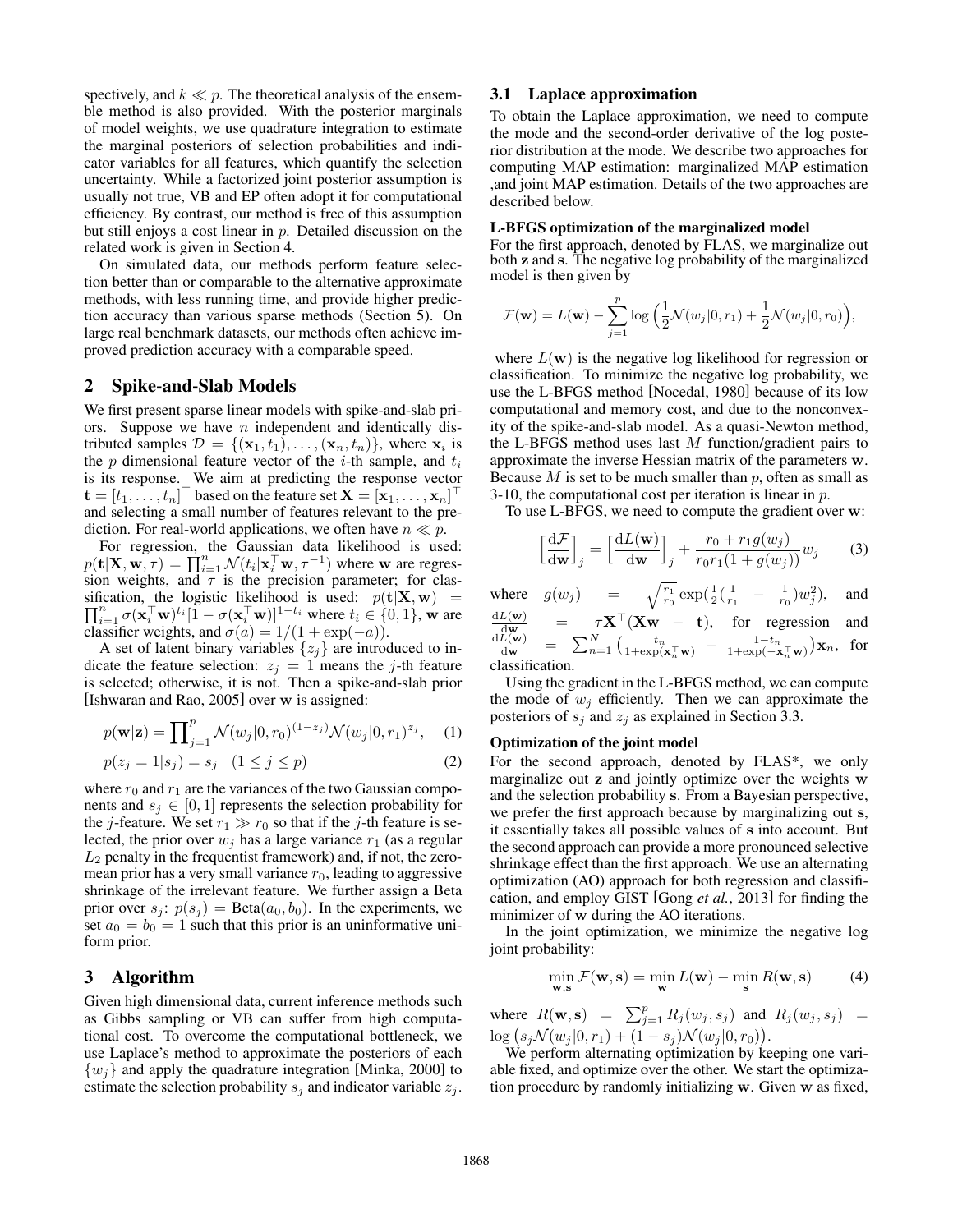$\mathcal{F}(\mathbf{w}, \mathbf{s})$  is a monotone function of each  $s_j$ , hence it attains a minimum at  $s_j = 1$  if  $|w_j| \ge a$ , and  $s_j = 0$  otherwise,  $a = \sqrt{\frac{2r_0r_1}{r_1 - r_0}}$  $r_1 - r_0$  $\log \sqrt{\frac{r_1}{r_0}}$ . Given s, the optimization of w has a closed form solution for regression that is a special case of generalized ridge regression [Hoerl and Kennard, 1970]:

$$
\mathbf{w}_{opt} = (\tau \mathbf{X}^\top \mathbf{X} + \text{diag}(\mathbf{d}))^{-1} \tau \mathbf{X}^\top \mathbf{t}
$$
 (5)

where d is such that  $d_j = (\frac{1}{r_1})^{s_j} (\frac{1}{r_0})^{1-s_j}$ .

The update of **w** has a time complexity of  $O(p^3)$ . This is prohibitively expensive at higher dimensions. Therefore, we employ GIST to minimize w. Since the problem is strictly convex, GIST is guaranteed to converge to the unique minimum (closed form solution), but with cost per iteration  $O(np)$ [Gong *et al.*, 2013]. In case of classification, we do not have have a closed form update for w, but with the logistic loss function the optimization problem is still strictly convex, hence GIST again converges to the unique minimum. Our AO scheme also satisfies the Existence and Uniqueness (EU) assumption, and hence converges to a joint local minimum [Bezdek and Hathaway, 2003].

#### Estimation, Selection and Sign consistency for regression

Using the approach given in [Yen, 2011] and [Zou and Zhang, 2009], we will prove asymptotic consistency properties for the AO estimator. Let us assume that  $w^*$  is the true coefficient vector of the regression model. Define  $S^* = \{j : w_j^* \neq 0\}$ , and  $S_{opt} = \{j : w_{optj} \neq 0\}$ . Let *S* denote the space in which  $S^*$  lies. Selection consistency implies that  $S^* = S_{opt}$ , and sign consistency requires  $sign(\mathbf{w}^*) = sign(\mathbf{w}_{opt})$ , where  $sign(a) = 1, 0, -1$  for  $a > 0, a = 0, a < 0$  respectively, sign operator is applied component wise. We will use the following assumptions for our analysis:

**Assumption 1 [Yen, 2011].** Let  $C_{SS} = n^{-1}(\mathbf{X}_S^{\top} \mathbf{X}_S)$  for any  $S \in \mathcal{S}$ . Let  $\lambda_i$  be the  $i_{th}$  eigenvalue of  $C_{SS}$ , then the following condition holds:

$$
0 \le c_1 < \lambda_{min}(C_{SS}) \le \lambda_{max}(C_{SS}) \le c_2 < \infty \quad (6)
$$

**Assumption 2.** For parameters  $r_1$ ,  $r_0$  and  $\tau$ , assume that they are fixed, and  $0 < r_1, r_0, \tau < \infty$ ;

**Assumption 3 [Yen, 2011].** Assume a finite constant  $c_3$  > 0 such that  $(w_j^*)^2 < c_3$  for all  $j = 1, \dots p$ .

Assumption 4. Let  $x_1, x_2, ..., x_n$  be a sample from p dimensional Gaussian distribution  $\mathcal{N}(\mathbf{0}, \mathbf{I}_p)$  with mean 0 and unit covariance matrix. Then, for sufficiently large *n* with *p* fixed,  $X^{\dagger}X \rightarrow nI_n$ . Let  $\zeta = X^{\dagger} \epsilon$  then there exist a finite positive constant  $\zeta_0$  such that  $|\zeta_i| < \zeta_0$  for all  $i = 1, ..., p$ .

Assumption 5. Assume that their exist a positive finite constant *M* such that  $|\mathbf{w}_i^*| \geq M$ ,  $i \in S^*$ . Also assume a small positive constant  $\delta$  such that  $0 < \delta < M$ 

Assumption 1 enforces positive definiteness of the sample covariance matrix. This assumption is reasonable for large sample sizes as the sample covariance matrix is of full rank. Assumption 2 simply indicates that we know the true value of the hyper parameters. However, our results are also valid for bounded support. Therefore, assuming the parameters as fixed and known is not necessary. Assumption 3 is needed to make sure that the true weight vector does not grow without bound. This is required because in theorem 1 the true weight vector changes with sample size. Assumption 4 can find its applications in situations where the user has control over the design of matrix X, for example compressed sensing. Assumption 5 enforces absolute shrinkage, and hence selection and sign consistency.

Theorem 1. Given that 1, 2, and 3 are satisfied and  $p \propto n^{\alpha}$  with  $\alpha > 0$ , then  $P(||\mathbf{w}_{opt} - \mathbf{w}^*||^2 > \xi_n) \le$  $c_0 \exp\{-\log(n^{1-\alpha}\xi_n)\}\$ for some positive finite constants  $c_0$ and  $\xi_n$ . Assume that  $\xi_n \propto n^{-\alpha^*}$  for some  $\alpha^* > 0$ . Then if  $0 < \alpha^* < \alpha < 1/2$ ,  $P(||\mathbf{w}_{opt} - \mathbf{w}^*||^2 > \xi_n) \to 0$  as  $n \to \infty$ , and hence  $w_{opt}$  has estimation consistency.

**Theorem 2.** Under assumptions 2, 4, and 5  $w_{opt} \rightarrow w_*$  as  $n \to \infty$  with *p* fixed. Let  $\mathbf{w}_{opt}^c = \mathbf{e} \circ \mathbf{w}_{opt}$ , where  $e_i = 1$  if  $|\mathbf{w}_{opti}| \geq M - \delta$ , and 0 otherwise. Then,  $\mathbf{w}_{opt}^c$  will be sign and selection consistent as  $n \to \infty$  with *p* fixed. (All proofs are omitted due to space limitations)

#### 3.2 Marginal Posterior of Weights

Standard Laplace approximation requires to invert the Hessian matrix of the negative log probability at the mode, via which we can obtain a joint approximate posterior. For prediction and feature selection, however, we only need marginal posterior of each weight  $w_j$ , which only requires the diagonal entry of the inverse Hessian. Nevertheless, we still have to invert the Hessian matrix, which has time complexity of  $O(p^3)$ and is unacceptable for large problems. To resolve this issue, we resort to Nyström method. Specifically, let us denote the mode of the model weights by  $\tilde{w}$  and consider the Hessian matrix in regression case first,

$$
\mathbf{H} = \tau \mathbf{X}^\top \mathbf{X} + \text{diag}(\mathbf{v})
$$

where  $v_j = -\frac{d^2 \log(p(w_j))}{dw_j^2}$  $\left| \int_{w_j = \tilde{w}_j}$ . Then the Nyström ap-

proach is used to approximate  $X^{\dagger}X$ : A subset of columns of **X** are sampled to form a low-rank  $n \times k$  matrix  $X_k =$  $[f_{i_1},...,f_{i_k}],$  where  $f_{i_t}$  is the  $i_t$ -th column of **X**; and **X**  $\times$  $X^{\dagger}X_k(X^{\dagger}_k X_k)^{\dagger}X^{\dagger}_k X$  where  $(\cdot)^{\dagger}$  is the generalized inverse operation. The inverse of Hessian is then approximated by

$$
\mathbf{H}^{-1} \approx \tilde{\mathbf{H}}^{-1}, \quad \tilde{\mathbf{H}} = \tau \mathbf{X}^{\top} \mathbf{X}_k (\mathbf{X}_k^{\top} \mathbf{X}_k)^{\dagger} \mathbf{X}_k^{\top} \mathbf{X} + \text{diag}(\mathbf{v}).
$$

Applying Woodbury matrix identity [Woodbury, 1950], we can readily reduce the complexity to  $O(nkp)$ :

$$
\tilde{\mathbf{H}}^{-1} = \text{ diag}(\mathbf{v})^{-1} - \text{diag}(\mathbf{v})^{-1} \mathbf{X}^{\top} \mathbf{X}_k (\tau^{-1} \mathbf{X}_k^{\top} \mathbf{X}_k + \mathbf{X}_k^{\top} \mathbf{X} \text{diag}(\mathbf{v})^{-1} \mathbf{X}^{\top} \mathbf{X}_k)^{-1} \mathbf{X}_k^{\top} \mathbf{X} \text{diag}(\mathbf{v})^{-1}.
$$

Since we can choose  $k \ll p$ , the inversion cost will still be linear in *p*. We can then read off the diagonal of  $H^{-1}$  to calculate the marginal posterior approximation of each  $w_j$ : a Gaussian with mean  $m_j$  being the posterior mode  $\tilde{w}_j$  and variance  $\sigma_j^2$  equal to the *j*-th entry of the diagonal of  $\tilde{H}^{-1}$ .

For classification, the Hessian matrix has a slight different form:  $H = X^{\dagger} \text{diag}(b)X + \text{diag}(v)$ , where  $b_i =$  $\sigma(\mathbf{x}_i^{\top} \tilde{\mathbf{w}})(1 - \sigma(\mathbf{x}_i^{\top} \tilde{\mathbf{w}}))$ . We can first multiply  $diag(\sqrt{b})$  into  $\mathbf{X}$ , i.e.,  $\mathbf{\hat{X}} = \mathbf{X} \text{diag}(\sqrt{\mathbf{b}})$  and obtain  $\mathbf{H} = \mathbf{\hat{X}}^{\top} \mathbf{\hat{X}} + \text{diag}(\mathbf{v})$ . Then we follow the same way in regression case to calculate the Laplace approximation for each  $w_i$ .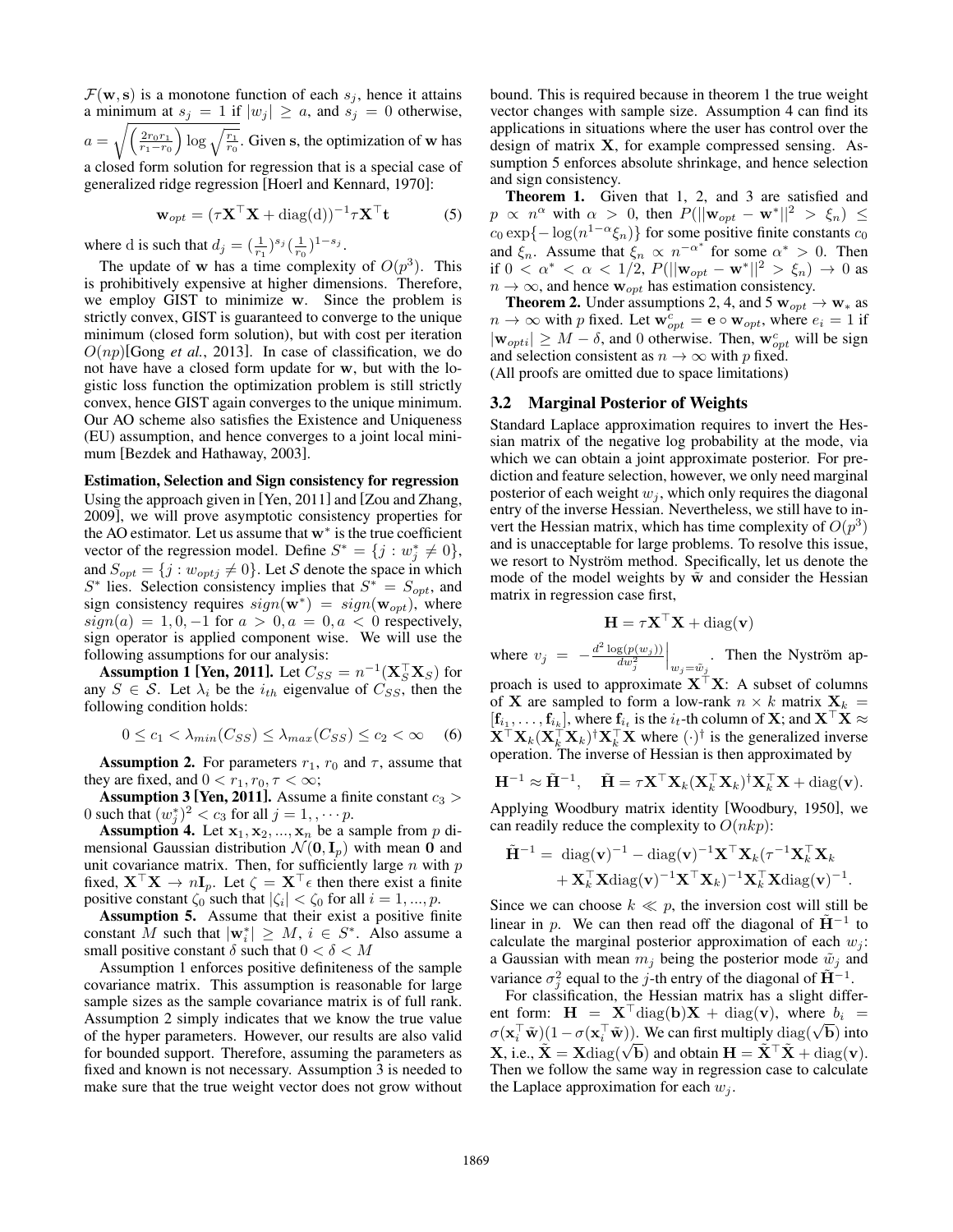Using Nyström approach to estimate the diagonal of inverse Hession will inevitably bring some approximation error. To improve accuracy, a simple ensemble approach is proposed. Specifically, we first sample *d* disjoint sets of columns of X, each set is of the same size *k*. For each set *r*, we can calculate an approximate inverse Hessian  $\tilde{H}^{-1}_r$ . The estimation of the *j*-th diagonal entry of inverse Hession is then obtained by

$$
\mathbf{H}^{-1}(j,j) \approx \frac{1}{d} \sum_{r=1}^{d} \tilde{\mathbf{H}}_{r}^{-1}(j,j).
$$
 (7)

Using Taylor expansion and error bounds of Nyström approximations[Kumar *et al.*, 2009], we can prove that the proposed ensemble approach can have a smaller estimation error. This is expressed in the following theorems.

**Theorem 3.** Define  $\Omega = {\mathbf{A} \in \mathbb{R}^{p \times p} | \mathbf{A} \succ \mathbf{0}, \lambda_{min}(\mathbf{A}) \geq 0}$  $c, \lambda_{max}(\mathbf{A}) < \infty$ . Assume Hessian **H** and rank-q Nystrom approximation of  $H$  based on  $k$  samples,  $H$ , both belong to  $\overline{\Omega}$ . Consider a function  $f(A) = e_j^{\top} A^{-1} e_j, A \in \Omega$ . Then,  $\|\nabla f(\mathbf{A})\|_F \leq L$ ,  $(1 - \eta)\mathbf{H} + \eta \mathbf{H} \in \Omega \ \forall \eta \in [0, 1]$ , and with high probability,

$$
|\mathbf{H}^{-1}(j,j) - \tilde{\mathbf{H}}^{-1}(j,j)| \le L \cdot D_0 \tag{8}
$$

where *c* is a small positive constant, and  $L = p/c^2$ .  $e_j$  is a standard basis vector with 1 in *j*-th coordinate and 0's elsewhere, and  $D_0$  is the Nyström error bound based on Frobenius norm [Kumar *et al.*, 2009].

Theorem 4. Define set *S* to be a collection of *dk* columns of Hessian H sampled uniformly at random without replacement, and partitioned into *d* subsets of size  $k$ ,  $S_1$ ,  $\cdots$ ,  $S_d$ . Assume Hessian H and *d* rank-q Nystrom approximations of  $H, \{H_1, \ldots, H_d\}$  where  $H_r$  denotes the rank-q Nystrom approximation of Hessian H based on the subset *Sr*, all belong to  $\Omega$ , then with high probability,

$$
|\mathbf{H}^{-1}(j,j) - \frac{1}{d} \sum_{r=1}^{d} \tilde{\mathbf{H}}_{r}^{-1}(j,j)| \leq L \cdot D_1
$$
 (9)

where  $D_1$  is the error bound for ensemble Nyström based on Frobenius norm [Kumar *et al.*, 2009]. Because  $D_1 < D_0$  (see [Kumar *et al.*, 2009]), the ensemble approach for the diagonal entry estimation of  $H^{-1}$  has a smaller error bound.

**Proposition 1.** Assume that  $\lambda_{max}(\mathbf{X}^{\top}\mathbf{X}) < \infty$ , and  $\forall j$  $c \le v_j < \infty$ . Then both Hessian **H** and any approximate Hessian H based on Nyström method belong to  $\Omega$ , and hence satisfy theorems 3 and 4. (All proofs are omitted due to space limitations)

#### 3.3 Posteriors moments of *s<sup>j</sup>* and *z<sup>j</sup>*

Given the approximate marginal posterior of  $w_j$ , we can estimate marginal posterior moments of  $s_j$ —the probability of selecting the *j*-th feature. Specifically, we first invert the conditional relationship between *s<sup>j</sup>* and *w<sup>j</sup>* based on Bayes rule,

$$
p(s_j|w_j) = \frac{s_j \mathcal{N}(w_j|0, r_1) + (1 - s_j) \mathcal{N}(w_j|0, r_0)}{\frac{1}{2} \mathcal{N}(w_j|0, r_1) + \frac{1}{2} \mathcal{N}(w_j|0, r_0)}.
$$
 (10)

Then the marginal posterior of  $s_j$  can be computed by

$$
p(s_j|\mathbf{t}, \mathbf{X}) = \int p(s_j|w_j) \mathcal{N}(w_j|m_j, \sigma_j^2) \mathrm{d}w_j \tag{11}
$$

where  $\mathcal{N}(w_j|m_j, \sigma_j^2)$  is the estimated posterior marginal of  $w_j$ . Then, the posterior mean and variance of  $s_j$  are calculated by

$$
E[s_j] = \int \frac{2\mathcal{N}_1(w_j) + \mathcal{N}_0(w_j)}{3(\mathcal{N}_1(w_j) + \mathcal{N}_0(w_j))} q(w_j) dw_j
$$
  

$$
Var[s_j] = \int \frac{3\mathcal{N}_1(w_j) + \mathcal{N}_0(w_j)}{6(\mathcal{N}_1(w_j) + \mathcal{N}_0(w_j))} q(w_j) dw_j - E^2[s_j]
$$

where  $\mathcal{N}_g(w_j)$  (for  $g = 0, 1$ ) and  $q(w_j)$  are the shorthand for  $\mathcal{N}(w_j|0, r_g)$  and  $\mathcal{N}(w_j|m_j, \sigma_j^2)$  respectively.

A similar procedure can be used to calculate the posterior moments of  $z_j$ —the selection indicator of *j*-th feature; the poster mean and variance of  $z_i$  are given by

$$
E[z_j] = \int \frac{\mathcal{N}_1(w_j)}{\mathcal{N}_1(w_j) + \mathcal{N}_0(w_j)} q(w_j) dw_j
$$

$$
Var[z_j] = \int \frac{\mathcal{N}_1(w_j)}{\mathcal{N}_1(w_j) + \mathcal{N}_0(w_j)} q(w_j) dw_j - E^2[z_j].
$$

We apply Gauss-Hermite quadrature method [Minka, 2000] to calculate the above one dimensional integrals with high accuracy. (*e.g.,* the numerical difference from the true integration is often on the order of  $10^{-4}$ ). The over all cost for computing the posterior mean and variance of w, s, and z is  $O(dknp)$ ,  $d, k \ll p$ . The linear cost makes our algorithm scalable for high dimensional data.

## 4 Related Work

A very closely related approach to our method proposes a MAP estimation of spike and slab models with delta spikes [Yen, 2011]. The method approximates the delta spike by a continuous bound via an elegant majorization and minimization (MM) algorithm. Consistency results for the MAP estimate are also provided. We, on the other hand, assume continuous spikes to make use of efficient continuous optimization strategies. Secondly, while the MM algorithm only focuses on the MAP estimate, we provide a full Bayesian inference strategy, and also show oracle properties for our MAP estimate. Another related method is the integrated nested Laplace approximation (INLA) [Rue *et al.*, 2009]. INLA is designed for the latent Gaussian models and is shown to be very efficient and accurate. However, Spike-and-slab priors are mixture priors and do not belong to the latent Gaussian family. Simply applying INLA to the spike-and-slab models will be computationally expensive  $(O(p^3))$  due to the dense precision matrix and high dimensional feature space.

EP and VB approximations have also been developed to conduct Bayesian inference on the spike-and-slab model. In the context of multi-task learning, EP achieved a per task complexity of  $O(n^2p)$  for  $n < p$  (or  $O(np^2)$  when  $n > p$ ) [Hernández-Lobato, 2010]. Further, a fully factorized approximate posterior of w was imposed to achieve a cost of  $O(np)$  with  $n < p$  in the classification context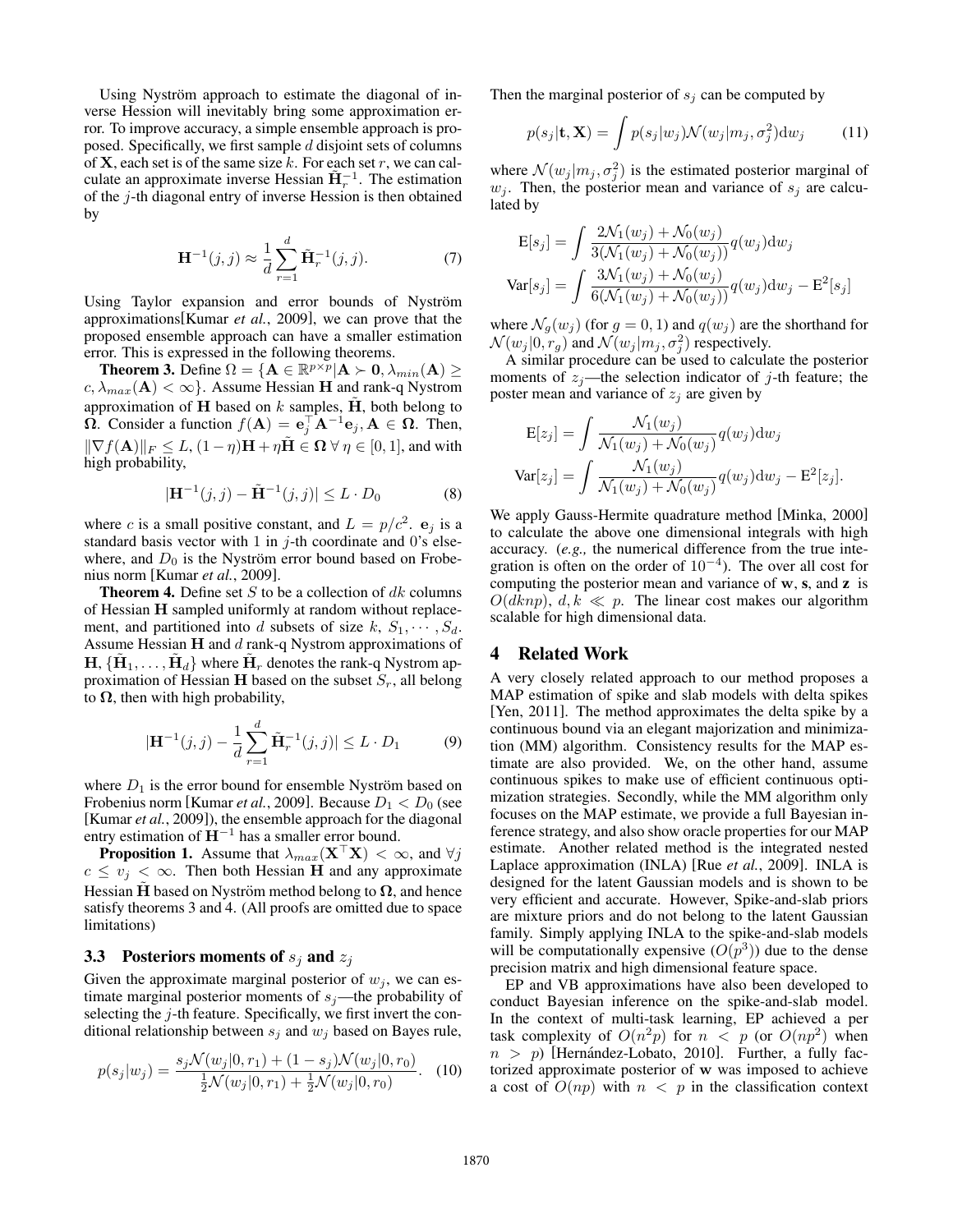for EP [Hernández-Lobato et al., 2010b]. Similarly, a cost of  $O(np^2)$  was spent for the VB approximation with fully factorized posterior assumption [Titsias and Lázaro-Gredilla, 2011; Carbonetto *et al.*, 2012].

Our work differs from the above methods in that we do not impose any factorization assumption on the joint posterior. Instead, with minimal structural constraints, our method not only enjoys a linear cost in *p*, but also avoids the strong mean-field like assumption, which could hurt the inference quality [Carbonetto *et al.*, 2012].

### 5 Experiments

### 5.1 Simulation

First we examine our method in a simulation study.

Data Generation. The feature dimension *p* is set to 1000. We assume 20 out of the 1000 features are relevant to the response. The irrelevant features are generated independently from the standard Gaussian distribution. The relevant features are generated from a multi-variate Gaussian distribution with a block diagonal covariance matrix. The covariance matrix consists of two 10 by 10 sub-covariance matrices on the main diagonal. In each sub-covariance matrix, the diagonal elements are set to 1 and the off-diagonal elements are set to 0.81. Therefore, the 20 features are generated from two different groups. The weights w are set as

$$
\mathbf{w} = [\underbrace{0,\ldots,0}_{980},\mathbf{v},\mathbf{v}/\sqrt{10},-\mathbf{v},-\mathbf{v}/\sqrt{10}]
$$

where  $v = [5, 5, 5, 5, 5]$ . Given the sampled **X**, for regression the response vector t is generated by  $t = Xw + \epsilon$ , where each  $\epsilon_i$  is sampled independently from the standard Gaussian. For classification, we generate each response by  $t_i = -1 \cdot \delta(\mathbf{x}_i \ \mathbf{w} < 0) + 1 \cdot \delta(\mathbf{x}_i \ \mathbf{w} > 0)$ , where  $\delta(x) = 1$ if  $x = 1$  and 0 otherwise. We fix the number of test samples to 200 and vary the number of training samples *n* from *{*60*,* 80*,* 100*,* 120*}*. For each *n*, we randomly generate 50 datasets and report the average results. We also evaluate the accuracy of posterior inference by using Gibbs sampling results as a reference, and following the same simulation procedure as before, but with feature dimension *p* set to 100. Competing methods. We compare our approach with alternative approximate inference algorithms for the spike-andslab model, including VB, EP, and MM [Yen, 2011] that only provides MAP estimation. We implement two versions of EP algorithms, where for regression, one is based on continuous spikes [Hernández-Lobato,  $2010$ ](EP) and the other is based on delta spikes  $(EP<sup>*</sup>)$ ; for classification, we use a method similar to [Hernández-Lobato, 2010], and thus we also denote it by EP [Hernández-Lobato et al., 2010a]; the other has a linear time complexity [Hernández-Lobato *et al.*, 2010b], and we denote it by EP-L. Both EP and  $EP^*$  have the cost  $O(np^2)$ , while EP-L uses fully factorized posterior assumption for model weights to obtain a linear cost  $O(np)$ . For VB, we use two versions: first is denoted by (VB) [Zhe *et al.*, 2013], the complexity is  $O(p^3)$  but without a factorized posterior assumption over model weights; and the other is denoted by  $(VB*)$  [Titsias and Lázaro-Gredilla, 2011], it uses a fully factorized posterior assumption with reduced cost

 $O(np^2)$ . For all these methods, including Gibbs sampling, we apply the same model as in section 2 where the selection probabilities  $\{s_i\}$  are not integrated out. Because the above VB and EP methods only provide point estimates of the selection probabilities *{sj}*, we modify their Bayesian model by applying a prior on *{sj}*, and infer their posteriors [Qi *et al.*, 2005]. We also test other popular sparse learning methods, including ARD, lasso, elastic net, and capped *L*1. We use the Glmnet<sup>1</sup> software package for lasso and elastic net (the package performs the tuning of hyper parameters through cross validation), and the  $\text{Gist}^2$  software package for capped *L*1. For these software packages, we use the default settings (*e.g.,* initial value settings and maximum iteration number). For our methods, we use the solution of  $L_2$  regularization as the initialization point. The variances for spike and slab components, i.e.,  $r_0$  and  $r_1$  are chosen from cross validation. The grids used are  $r_0 = [10^{-6}, 10^{-5}, 10^{-4}, 10^{-3}]$  and  $r_1 = [1 : 1 : 5]$ . We use the same cross validation grid for competing methods. In the step of using Nyström approach to calculate Laplace approximation, we sample 5 columns for each Nyström approximation and repeat 5 times for ensemble estimation of the inverse Hessian diagonal.

Results. Figures 1 a and e show the predictive performance of all the methods for regression and classification. FLAS\* and FLAS show better performance than alternative methods, or at least comparable to them. Figures 1 b and f report the feature selection accuracy based on the F1 score, i.e., the harmonic average of the sensitivity and the specificity of the selected feature set. To compute the F1 score, we select features when the posterior mean of the selection indicators,  $E(z_i)$ , is over 0*.*5 for Bayesian spike-and-slab models, or when model weights  $|w_i| > 0.001$  for other methods. As we can see, FLAS\* and FLAS achieve higher F1 scores for classification and comparable F1 score than the best alternatives in regression.

For selection uncertainty, we compare the posterior mean of *s<sup>j</sup>* and *z<sup>j</sup>* with the results of Gibbs sampling based on 100*,* 000 samples. We calculate the root mean square error to evaluate the difference from the ground truth and report the results in Figure 1 c, d, g, and h. It is clear that FLAS\* and FLAS consistently obtain better or comparable uncertainty estimation to competing methods. This confirms the inference quality of our algorithm.

#### 5.2 Large Real Benchmark Data sets

We then examine all the algorithms on 14 published large real datasets, including 8 classification datasets<sup>3</sup> and 6 regression datasets: Diffuse large B cell lymphoma (DLBCL) [Rosenwald *et al.*, 2002], GSE5680 [Scheetz *et al.*, 2006], Yearpre- $\text{diction}^4$ (Year), House-census<sup>5</sup>(House), 10K corpus [Kogan] *et al.*, 2009] and TIED<sup>6</sup>. Among the 14 datasets, the feature numbers are often at tens of thousands, while the sample sizes

<sup>&</sup>lt;sup>1</sup>www-stat.stanford.edu/∼tibs/glmnet-matlab

<sup>&</sup>lt;sup>2</sup>www.public.asu.edu/∼jye02/Software/GIST/

<sup>3</sup> www.shi-zhong.com/software/docdata.zip

<sup>4</sup> archive.ics.uci.edu/ml/datasets.html

<sup>5</sup>www.cs.toronto.edu/~delve/data/census-house/desc.html

<sup>6</sup> www.causality.inf.ethz.ch/repository.php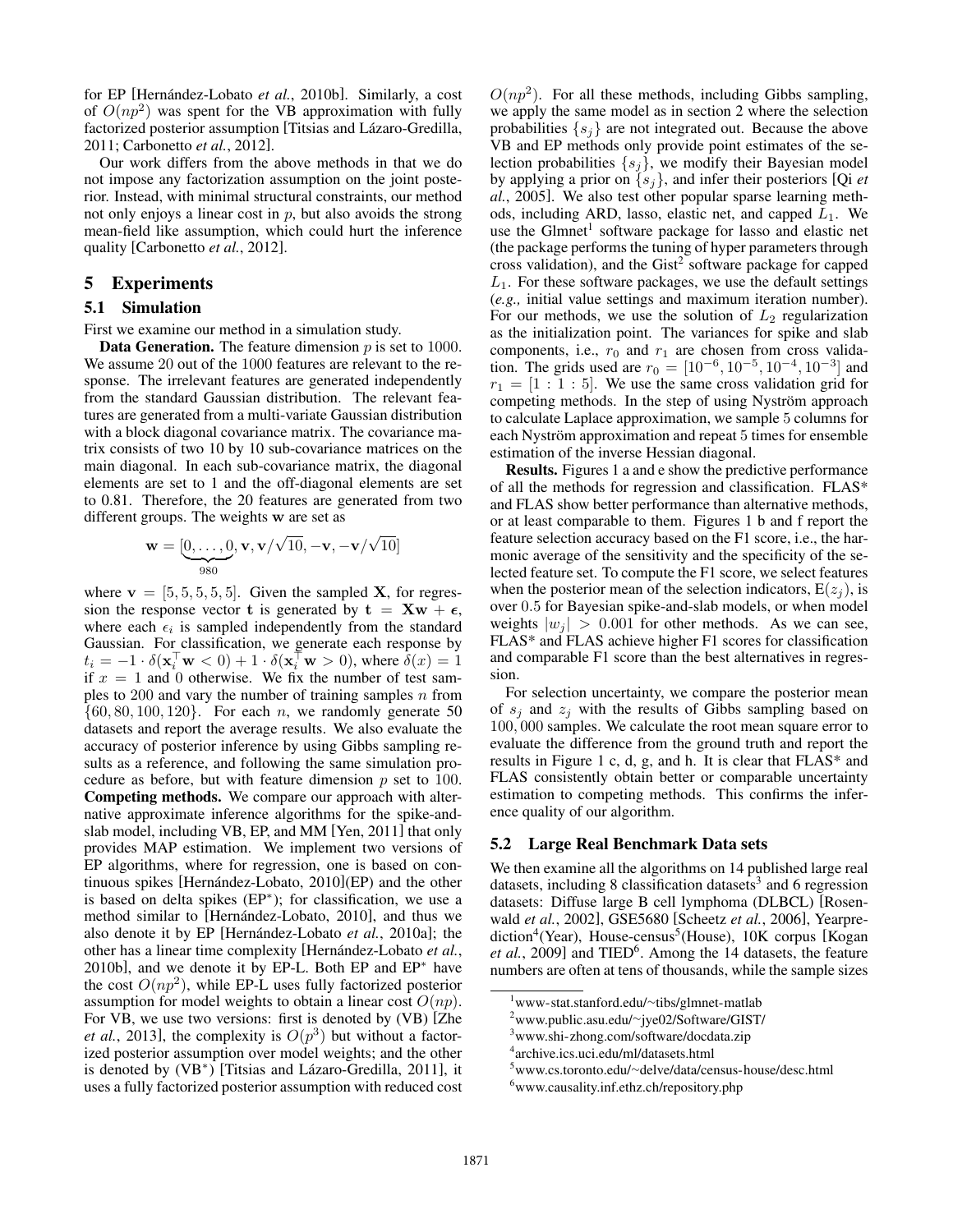

Figure 1: Simulation results, including the prediction accuracy, the F1 score of feature selection, and the root mean squared error for the posterior mean estimation of  $\{s_j\}$  and  $\{z_j\}$ . Results are averaged over 50 runs.

Table 1: Root mean square error on regression datasets (the first 6 rows) and classification error rates (%) on large binary classification datasets (the last 8 rows). The results are averaged over 10 runs.

| dataset    | lasso             | elast net                                             | capped $L_1$      | <b>ARD</b>                  | $EP-I$             | $FLAS*$           | <b>FLAS</b>       |
|------------|-------------------|-------------------------------------------------------|-------------------|-----------------------------|--------------------|-------------------|-------------------|
| gse $5680$ | $0.107 \pm 0.003$ | $0.107 \pm 0.003$                                     | $0.107 \pm 0.003$ | $0.136 \pm 0.005$           | $0.72 + 0.001$     | $0.111 \pm 0.002$ | $0.089 + 0.002$   |
| 10k corpus |                   | $0.382 \pm 0.002$ $0.382 \pm 0.002$ $0.382 \pm 0.002$ |                   | $0.382 + 0.384$             | $0.385 \pm 0.003$  | $0.383 \pm 0.003$ | $0.372 \pm 0.003$ |
| tied       |                   | $0.656 \pm 0.013$ $0.627 \pm 0.014$ $0.656 \pm 0.013$ |                   | $0.532 + 0.017$             | $1.11 + 0.2$       | $0.632 + 0.017$   | $0.656 + 0.013$   |
| House      | $1.576 + 0.011$   | $1.578 \pm 0.017$                                     | $1.587 + 0.012$   | $0.435 + 0.0006$            | $0.430 \pm 0.0002$ | $0.441 + 9.5e-4$  | $0.425 + 0.002$   |
| Year       | $0.296 + 0.009$   | $0.293 + 0.007$                                       | $0.307 + 0.004$   | $0.306 + 0.006$             | $0.32 \pm 0.002$   | $0.232 + 5.04e-4$ | $0.234 + 0.0001$  |
| dlbcl      | $1.76 + 0.026$    | $1.75 + 0.027$                                        | $1.75 + 0.028$    | $2.38 + 0.063$              | $1.61 + 0.050$     | $1.56 + 0.043$    | $1.60 + 0.047$    |
| classic    | $6.69 + 0.002$    | $5.94 + 0.002$                                        | $4.14 \pm 0.002$  | $\overline{18.2} \pm 0.002$ | $8.94 + 0.002$     | $4.2 + 0.002$     | $4.20 + 0.001$    |
| hitech     | $23.2 + 0.005$    | $21.4 + 0.004$                                        | $21.3 + 0.003$    | $28.5 + 0.019$              | $25.2 + 0.001$     | $19.9 + 0.002$    | $19.9 + 0.003$    |
| k1b        | $5.44 + 0.005$    | $4.91 + 0.004$                                        | $4.42 \pm 0.004$  | $23.0 + 0.013$              | $7.94 + 0.004$     | $4.73 + 0.005$    | $4.74 + 0.005$    |
| reviews    | $7.68 + 0.003$    | $6.47 + 0.002$                                        | $6.09 + 0.001$    | $35.4 + 0.05$               | $8.28 + 0.002$     | $5.55 \pm 0.001$  | $5.54 + 0.001$    |
| sports     | $3.72 + 0.001$    | $3.15 + 0.0008$                                       | $3.25 + 0.0009$   | $24.1 + 0.032$              | $10.9 + 0.008$     | $2.77 + 0.0006$   | $2.77 + 0.007$    |
| ng3sim     | $19.3 + 0.005$    | $16.2 + 0.003$                                        | $15.4 \pm 0.003$  | $21.3 + 0.006$              | $14.5 + 0.002$     | $13.7 + 0.002$    | $13.6 \pm 0.002$  |
| ohscal     | $13.8 + 0.001$    | $13.7 + 0.001$                                        | $13.8 + 0.001$    | $37.3 + 0.02$               | $13.7 + 0.002$     | $13.05 + 0.001$   | $13.1 + 0.001$    |
| 1a12       | $13.6 + 0.002$    | $12.5 + 0.002$                                        | $12.2 + 0.002$    | $30.1 + 0.025$              | $13.2 + 0.002$     | $11.04 \pm 0.001$ | $11.1 \pm 0.001$  |

are often at hundreds or thousands.

We compare our algorithms, FLAS\* and FLAS, with lasso, elastic net, capped *L*1, ARD and EP-L. Note that we implement lasso and elastic net based on GIST, because the Glmnet software used in simulation is no longer feasible. We randomly split each dataset into two parts—10% samples for training and the rest for test—for 10 times and run all the methods on each partition. In each run, we use 10-fold cross validation on the training data to tune the free parameters. Table 1 lists the average prediction accuracy and standard errors on the original datasets. As we can see, in all datasets, except for *Tied* in regression, and *classic* and *k1b* in classification, our algorithms, FLAS\* or FLAS, obtain smaller root mean square errors or classification error rates. We also examine the average training time of all the methods and it turns out that our approach spends less or comparable time than the others. For example, the running time in seconds on *gse5680* and *reviews* are *{*lasso:2*.*03, elastic net:2*.*26, capped *L*1:15*.*3, ARD:3*.*52, EP-L: 6*.*52, FLAS\*:0.15, FLAS:0*.*3*}*, and *{*lasso:0*.*32, elastic net:0*.*29, capped *L*1:2*.*3, ARD:26*.*7, EP-L:1*.*02, FLAS\*:0*.*25, FLAS:0.10*}* respectively.

# 6 Conclusion

We have presented a new scalable sparse Bayesian inference method for the spike-and-slab model. From a frequentist perspective, our approach is computationally efficient, and possesses oracle properties, and from a Bayesian point of view, it quantifies selection uncertainty. Our empirical results suggest that the spike and slab model can yield improved selection and predictive accuracy over the classical  $l_1$ -type methods.

### Acknowledgments

This work was supported by NSF CAREER award IIS-1054903, and the Center for Science of Information, an NSF Science and Technology Center, under grant agreement CCF-0939370.